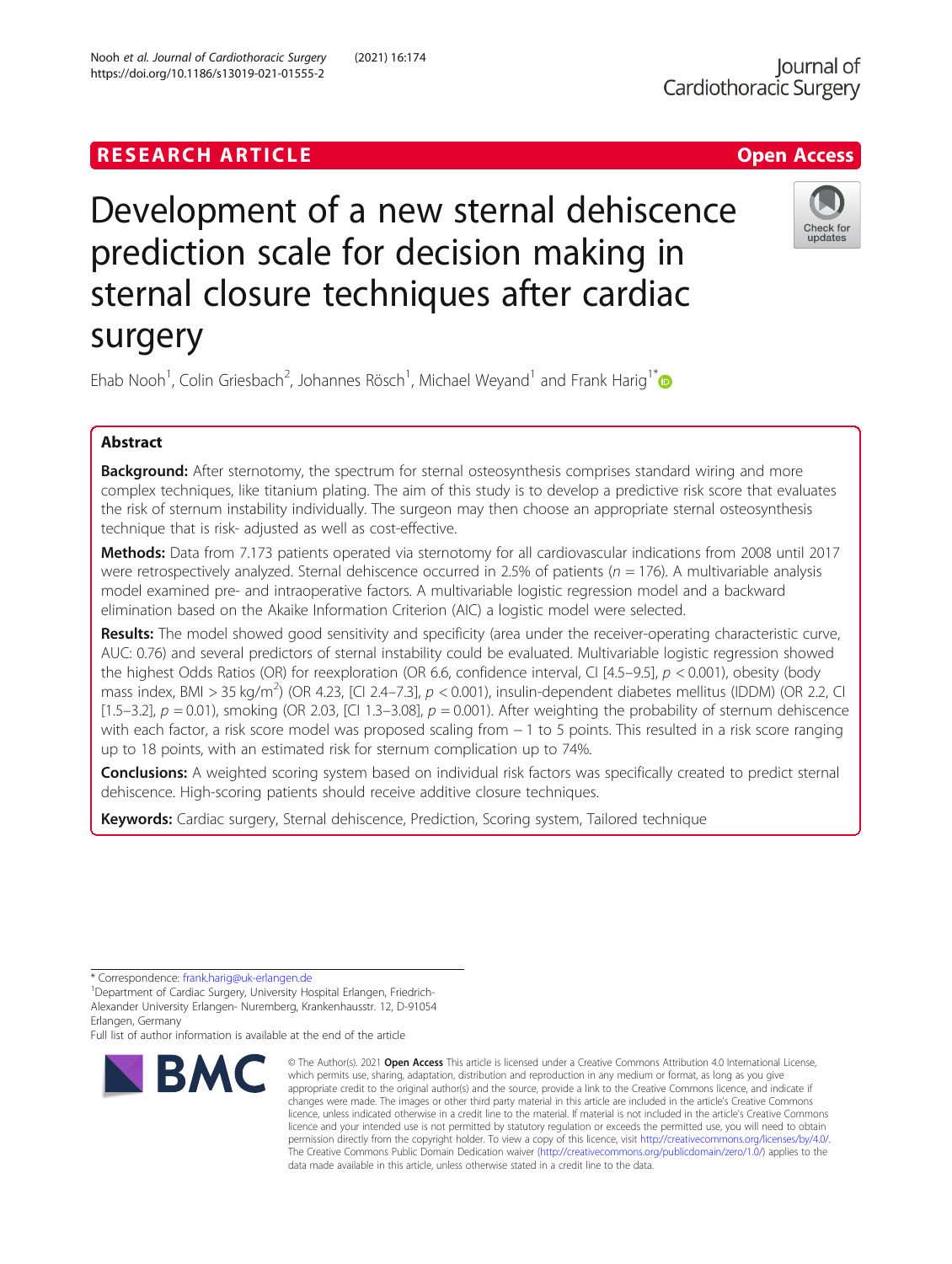# Background

After the first description of the median sternotomy as an operative access to the mediastinum by MILTON in 1897, this is still the most common approach in cardiovascular surgery [[1](#page-9-0)]. The evolution in modern cardiac surgery creates less and minimal invasive surgical approaches to the heart, but this approach is relatively safe and offers the best exposure in most of the cardiac surgical procedures [\[2](#page-9-0)]. As every surgical procedure bears the potential of complications, this approach also bears a potential risk of sternal dehiscence and infection that may threaten the outcome of the operation and potentially affect not only the patient's physical but also his psychological recovery. It is also a matter of economics, as complicated postoperative courses are up to 2.8 times more expensive than uncomplicated cases [[3,](#page-9-0) [4\]](#page-9-0).

The incidence of surgical site infections was targeted in many studies trying to evaluate the risk factors [[3](#page-9-0)–[10](#page-9-0)] and an incidence of 3.5% for major infections was found [[3\]](#page-9-0). Even risk score models were created  $[6-9]$  $[6-9]$  $[6-9]$  $[6-9]$  $[6-9]$ , but they were mostly designed not for all indications but only for coronary patients and especially associated with the usage of bilateral internal thoracic arteries (BITA) in coronary artery bypass grafting (CABG) [[10\]](#page-9-0).

The complication of sternal instability alone is focused only in some studies and reported to occur in 3% (0.5– 8.0%) of patients after sternotomy [[11,](#page-9-0) [12\]](#page-9-0). In order to prevent those complications, pre-emptive risk-reducing surgical techniques like sternal rigid plate fixation have been evolved [\[13](#page-9-0)], and superior effects over simple wiring technique concerning bone healing, postoperative pain and overall costs could be shown in a multicentre randomized controlled trial (RCT) [[4\]](#page-9-0).

However, a general use of more expensive techniques is not always technically required nor economically justified. The standard sternal wires technique, which is applicable in the vast majority of cases, is fast and costeffective. Nowadays, the increased morbidity of cardiac patients made the use of wires not as effective as before. Alternative techniques to overcome this surgical challenge comprise special wire techniques (e.g. Robicsek's figure of eight,  $[11]$  $[11]$  $[11]$ , the usage of metallic bands (Parham bands [\[14](#page-9-0)]) and finally the technique of rigid plates fixation using titanium plates and screws [[4](#page-9-0)]. These closure techniques are definitely more effective but on the other hand time-consuming and expensive [\[13\]](#page-9-0). The identification of patients who are at high risk for sternal instability and consequently adopting the suitable surgical technique is the real surgical challenge. Therefore, it is necessary to develop a risk model to predict the risk of sternal dehiscence.

In the present study, the authors have reviewed retrospectively their surgical experience over the last 10 years with sternal complications after all-type cardiothoracic operations. The aim of the study was to develop a risk model to predict sternal dehiscence in surgical patients who may receive special intervention strategies to reduce rates of sternal instability.

# **Methods**

# Study population

From 1 January 2008 throughout 2017, 8.615 adult consecutive patients with all-type heart disease underwent cardiac surgery through median sternotomy at the authors' institution, a quaternary, acute care university hospital in northern Bavaria. Most of the patients (61%) underwent CABG, 29% underwent valve surgery and 10% aortic surgery. Preoperative antibiotic prophylaxis was part of every patient's standardized medical treatment.

After checking for inclusion (age over 18 years, surgery through median sternotomy) and exclusion criteria (lateral thoracotomy, complex sternal closure techniques), the data of a cohort of 7.173 patients were analysed (Table [1\)](#page-2-0).

### Human participant protection

This retrospective study complied with the Helsinki Declaration (2000) and approval to perform this analysis was given by the local Ethics Committee (EC, No.233\_20 BC), based on retrospective data retrieval. For this reason, the EC waived the need for written patients' informed consent.

#### Data collection and follow-up

Within the cohort of 7173 patients, a subset of 176 (2.5%) developed a sternal dehiscence, regardless of a primary 'aseptic' dehiscence or secondary to an infection (septic dehiscence). We have deliberately omitted the post-operative risk factors, as they could not alter the decision of the sternal closure technique.

## Definitions and outcome measures

The definition of sternal dehiscence is a clinically noticeable mobility of the sternal parts that causes pain or abnormal respiratory movement and leads to a surgical intervention.

### Statistical analysis

For the variables listed, a multivariable logistic regression model was estimated and within this model, the variable "complication Yes vs. No", was the dichotomous outcome. Subsequently, a backward elimination based on the Akaike Information Criterion (AIC) was used to select a logistic model best suitable for prediction. Odds ratios were calculated for each variable and the area under the curve (AUC) was determined with corresponding 95% confidence interval. The analysis was performed with the software R version 3.6.3 [[15\]](#page-9-0) by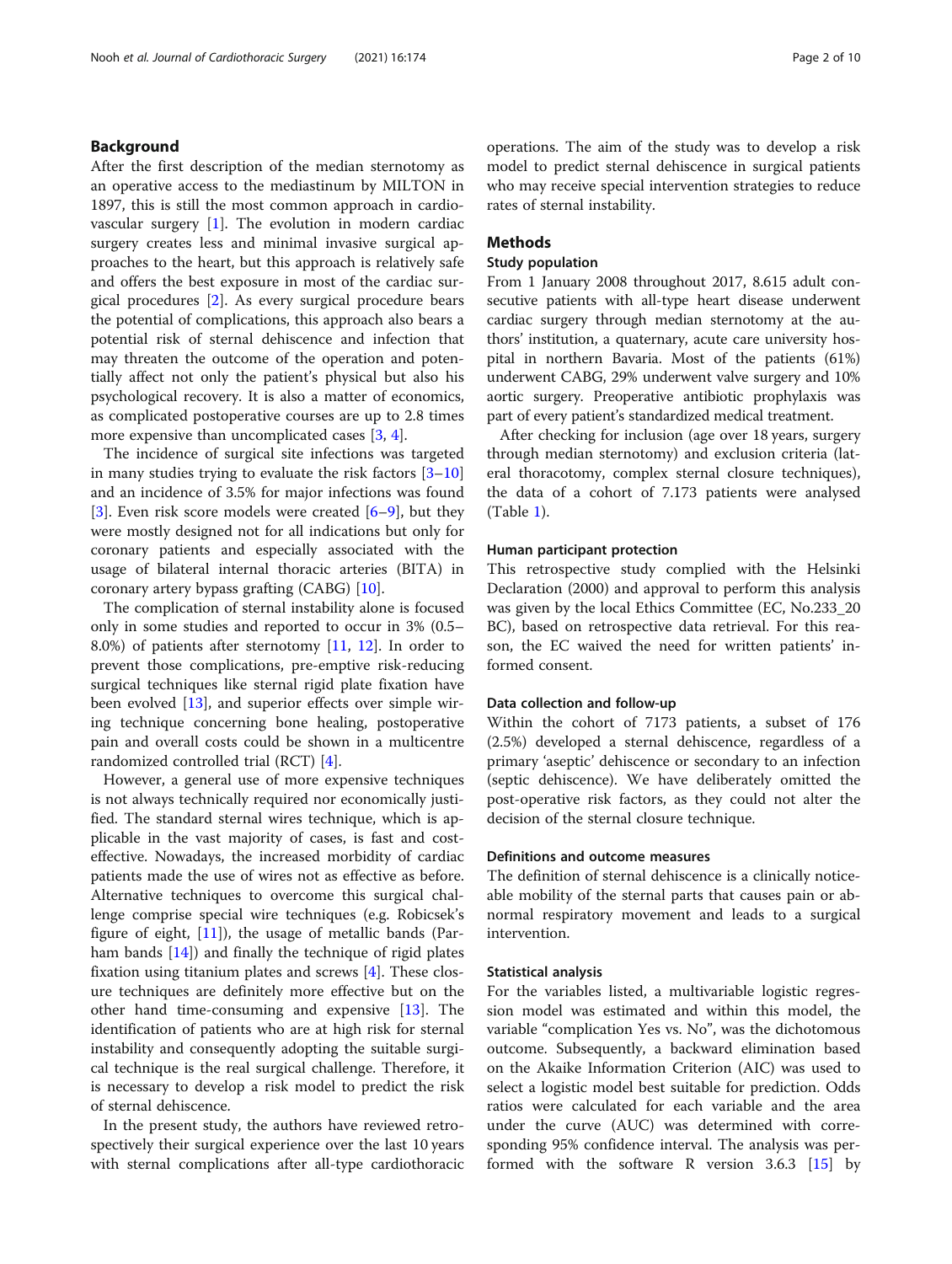# <span id="page-2-0"></span>Table 1 Preoperative patients' characteristics<sup>a</sup>

| Characteristics               | n    | $\%$        | Range         |
|-------------------------------|------|-------------|---------------|
|                               | 7173 |             |               |
| Age (years)                   |      |             |               |
| Mean                          | 66.5 | $(+ 12.4)$  | $(22 - 85)$   |
| $< 60\,$                      | 1878 | 26.2        |               |
| $>60$                         | 5295 | 73.8        |               |
| Gender                        |      |             |               |
| Male                          | 5306 | 74.0        |               |
| Female                        | 1867 | 26.0        |               |
| BMI (kg/m <sup>2</sup> )      |      |             |               |
| Mean                          | 28,1 | $(+ 4.6)$   | $(14 - 57)$   |
| $<25\,$                       | 1861 | 25.9        |               |
| $25 - 35$                     | 4791 | 66.8        |               |
| > 35                          | 521  | $7.3\,$     |               |
| <b>Diabetes mellitus</b>      |      |             |               |
| No                            | 4978 | 69.4        |               |
| <b>NIDDM</b>                  | 1356 | 18.9        |               |
| <b>IDDM</b>                   | 839  | 11.7        |               |
| $\mathsf{COPD}^\mathsf{b}$    |      |             |               |
| Yes                           | 624  | $8.7\,$     |               |
| $\rm No$                      | 6549 | 91.3        |               |
| Renal impairment <sup>c</sup> | 190  | $2.6\,$     |               |
| Smoker                        |      |             |               |
| $\rm No$                      | 3854 | 53.7        |               |
| Former                        | 2034 | 28.4        |               |
| Current <sup>d</sup>          | 1285 | 17.9        |               |
| Previous cardiac OP           |      |             |               |
| no                            | 6096 | 85.0        |               |
| >6 months                     | 1077 | 15.0        |               |
| Cardiogenic shock             |      |             |               |
| No                            | 6891 | 96.1        |               |
| < 3 weeks                     | 82   | 1.1         |               |
| $<48\,\rm{h}$                 | 200  | $2.8\,$     |               |
| <b>Surgical priority</b>      |      |             |               |
| Elective                      | 3197 | 44.6        |               |
| Urgent                        | 3111 | 43.4        |               |
| Emergency                     | 865  | 12.1        |               |
| <b>OP-Duration (min)</b>      |      |             |               |
| Mean (SD)                     | 214  | $( + 83.5)$ | $(17 - 1135)$ |
| $<$ 300                       | 6436 | 89.7        |               |
| $>300\,$                      | 737  | 10.3        |               |
| <b>Re-Exploration</b>         |      |             |               |
| Yes                           | 420  | 5.9         |               |
| $\rm No$                      | 6753 | 94.1        |               |

Legend: *BMI* Body mass index, COPD Chronic obstructive pulmonary disease<br><sup>a</sup>Values are no. of patients or mean + SD with interquartile range in brackets<br><sup>b.c</sup>all stages, Definition: see EuroSCORE II; <sup>d</sup>within last 2 mont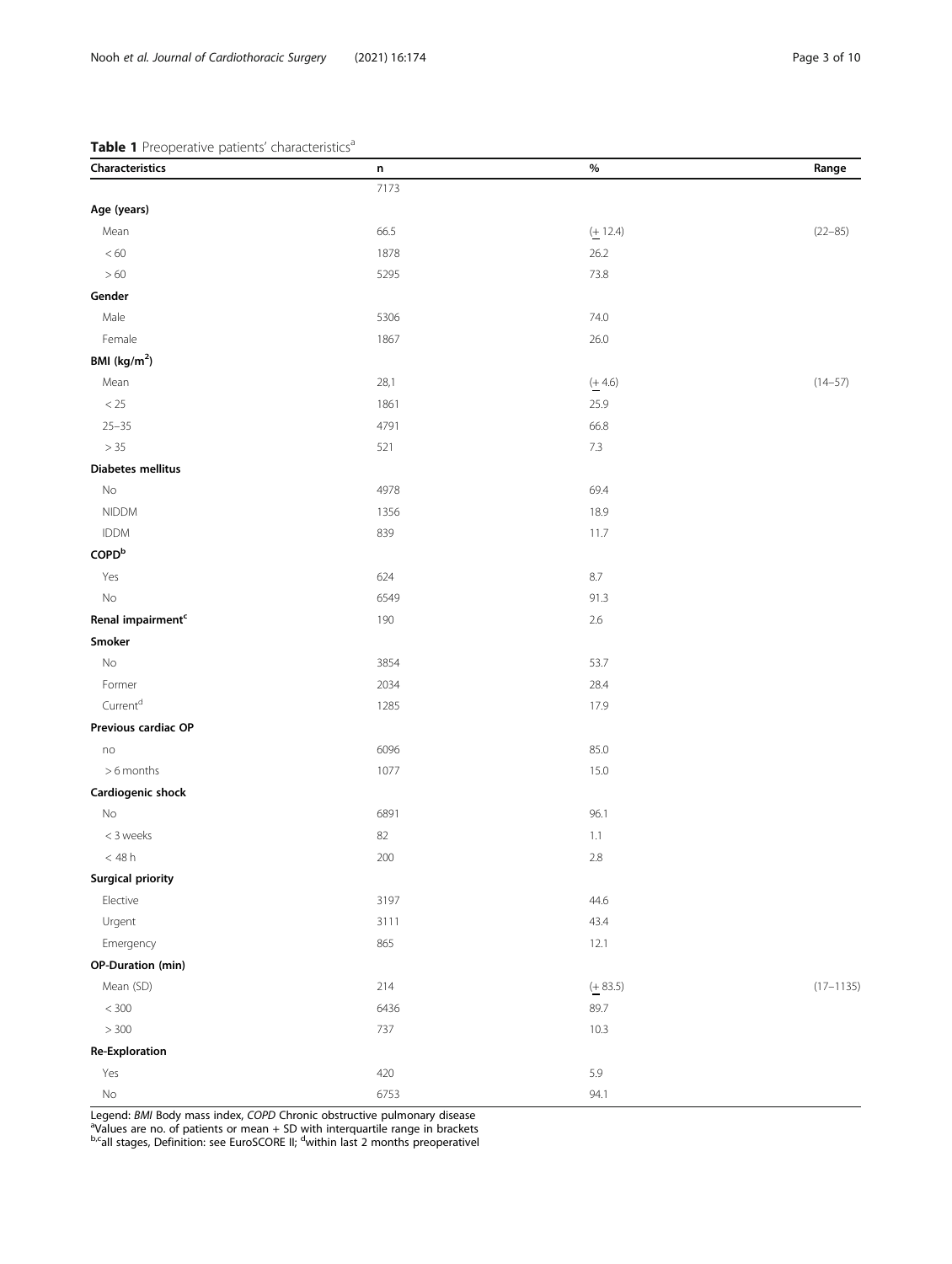colleagues of the IMBE, Institute of Medical informatics, Biometry and Epidemiology of the Friedrich-Alexander-University Erlangen-Nürnberg (C.G., co-author and E.W., see acknowledgement). For the selection of the best model, the functions glm() and step() of the "stats" package were used, whereas the function roc() of the package "pROC" was used to compute the AUC.

Exclusion criterion was the primary use of any other complex techniques for sternal osteosynthesis.

# Results

# Risk factors for sternal dehiscence (malunion of the sternum) and uni-variable analysis

The data of 7173 patients were analysed and 176 (2.5%) patients were found to suffer from sternal dehiscence due to malunion of the sternum (MUST). These patients were compared to 6997 (97.5%) patients who did not develop a sternal complication.

The following factors were risk factors for MUST according to the univariable analysis (Table [2\)](#page-4-0)

Older age (age  $> 60$  y), male gender, severe obesity (BMI ≥35 kg/m<sup>2</sup>), insulin-dependent diabetes mellitus (IDDM), current smoking (inhalative tobacco use within 2 months preoperatively), previous cardiac operation and rethoracotomy for re-exploration of the mediastinum.

# Risk factors for sternal dehiscence (malunion of the sternum) and multi-variable analysis

Using these dependent risk factors for MUST, a multi-variable analysis model was developed to examine preoperative risk factors. The following were risk factors for MUST according to the multi-variable analysis (Table [3\)](#page-5-0)

Re-exploration of the mediastinum (e.g. for bleeding), severe obesity (BMI ≥35 kg/m<sup>2</sup>), IDDM, current smoking (inhalative tobacco use within 2 months preoperatively), older age (age > 60 y), moderate obesity (BMI ≥25 and <  $35 \text{ kg/m}^2$ ), male gender, previous cardiac operation and former smoking (< 2 months before OP), COPD.

# The new predictive scoring system for malunion of the sternum after cardiac surgery

We created a model of a new scoring system (MUST-Score) to predict mal-union of the sternum after sternotomy for cardiac surgery according to the multivariable analysis model. After performing backward selection on the full model (Table [3\)](#page-5-0), the remaining factors coefficient estimates were scaled to the largest one being 5 and rounded to the nearest whole (Tables [4](#page-5-0) and [5\)](#page-6-0). This resulted in a risk score between − 1 and 18, reflecting an estimated risk for sternum complication of 0.22 to 73.65%, while the average risk is 2.5%.

# The accuracy of prediction

The accuracy of prediction was assessed with the receiver-operating characteristic curve (ROC) and the calculation of the area under the receiver-operating characteristic curve (AUC) (Fig. [1\)](#page-6-0).

In this model, the AUC was calculated 0.76 [95% CI: 0.72; 0.80]. The scoring system based on this model showed an AUC of 0.75 [95% CI: 0.72; 0.79].

According to arbitrary definitions of Sweats [\[16](#page-9-0)], the accuracy of prediction can be defined as moderate (AUC: 0.7–0.9).

# **Discussion**

Sternal dehiscence after sternotomy for cardiac operations severely affect the patients' physical and psychological recovery. It is also a matter of economics, as complicated postoperative courses are up to 2.8 times more costly than uncomplicated cases. The complication of sternal instability alone is discussed only in some studies and reported to occur in 3% (0.5–8.0%) of patients after sternotomy [\[11,](#page-9-0) [12\]](#page-9-0). Preventive strategies comprise the usage of vacuum-assisted wound closure therapy, special surgical techniques to reinforce the osteosynthesis and the development of models to identify patients at high risk for sternal wound complications.

Several models focus on special surgical settings like the usage of bilateral internal thoracic artery grafting in coronary artery bypass grafting [[10](#page-9-0)]. Moreover, some models were created to prevent infections on multiple surgical sites (sternum, legs) [\[3](#page-9-0), [5](#page-9-0)], the development of infections alone  $\begin{bmatrix} 3, 5, 6 \end{bmatrix}$  $\begin{bmatrix} 3, 5, 6 \end{bmatrix}$  $\begin{bmatrix} 3, 5, 6 \end{bmatrix}$  $\begin{bmatrix} 3, 5, 6 \end{bmatrix}$  $\begin{bmatrix} 3, 5, 6 \end{bmatrix}$  $\begin{bmatrix} 3, 5, 6 \end{bmatrix}$  $\begin{bmatrix} 3, 5, 6 \end{bmatrix}$  or in combination with sternal instability [[13](#page-9-0)]. Although sternal wound complications have a complex pathogenesis depending on specific comorbidities as well as pre-, intra– and postoperative factors, we consider the sternal instability as the initial step towards further sternal wound healing complications including deep sternal wound infections and mediastinitis. In this context, the development of a model to predict the risk of sternal dehiscence may be useful to calculate patients' risk rationally and individually and to target these patients in the operating room for special surgical intervention strategies.

The aim of this study was both to analyse the risk factors for sternal instability and develop a predictive risk score based on the results of this analysis. Surgeons who operate their patients via sternotomy would be able to evaluate the risk of sternum instability individually, and may optimize the sternal osteosynthesis technique. Up to now, there is no scoring system specifically created to predict the individual risk for sternal instability due to mal-union of the sternum (MUST).

Among all patients ( $n = 8.615$ ) who underwent all-type cardiothoracic operations in a quaternary university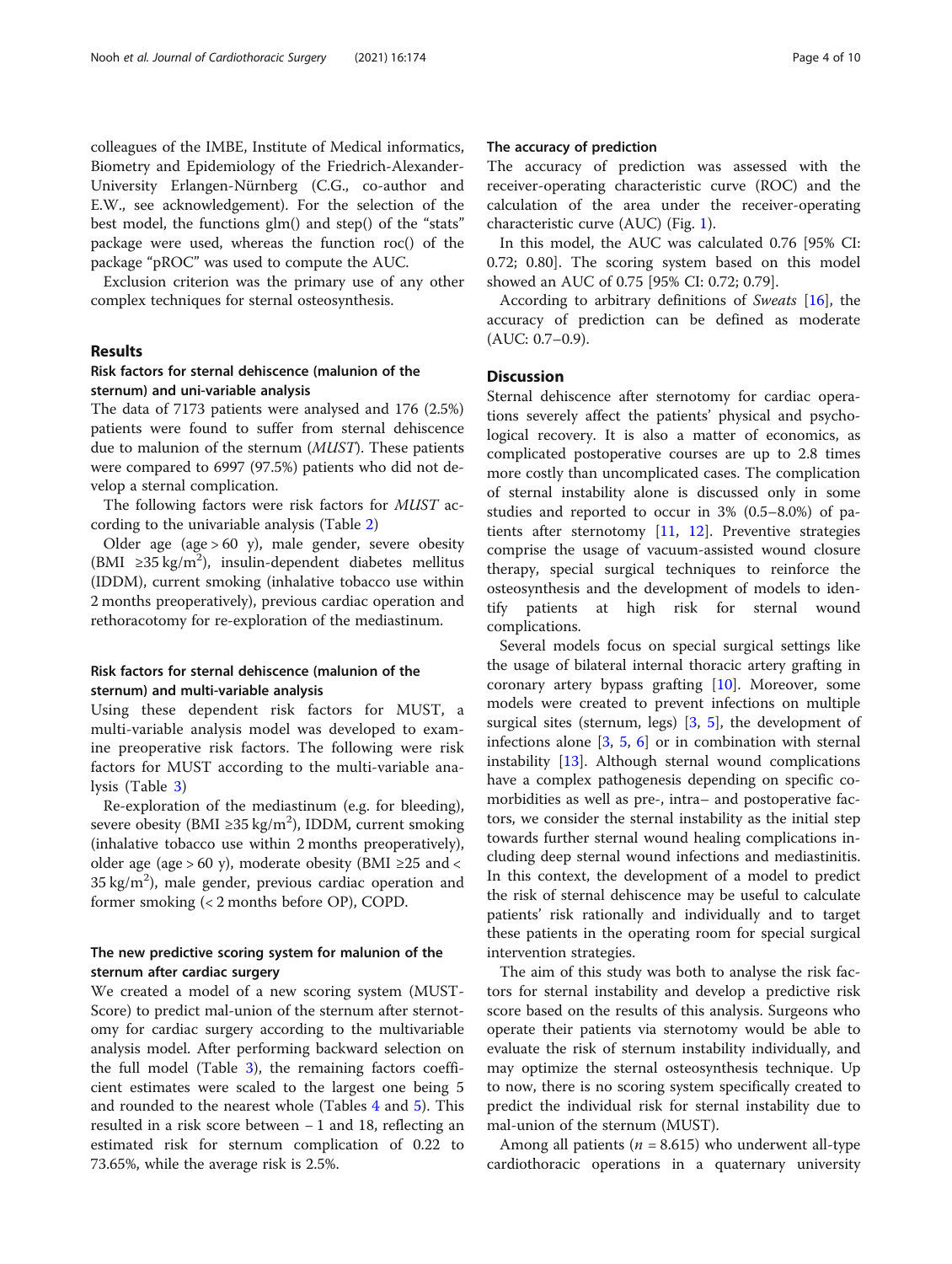| Variable                   | Sternal dehiscence |                | No sternal complication | P-value     |                         |
|----------------------------|--------------------|----------------|-------------------------|-------------|-------------------------|
|                            | n                  | $\%$           | $\mathsf n$             | $\%$        |                         |
|                            | 176                | 2.5            | 6997                    | 97.5        |                         |
| Age (years)                |                    |                |                         |             |                         |
| Mean                       | 66.9               | $(22 - 85)$    | 66.5                    | $(18 - 92)$ |                         |
| $< 60\,$                   | 34                 | 19             | 1819                    | 26          |                         |
| $>60$                      | 142                | 81             | 5178                    | 74          | 0.0065                  |
| Gender                     |                    |                |                         |             |                         |
| Male                       | 142                | 81             | 5178                    | 74          | 0.0247                  |
| Female                     | 34                 | 19             | 1819                    | $26\,$      |                         |
| BMI (kg/m <sup>2</sup> )   |                    |                |                         |             |                         |
| Mean                       | 30.3               | $(17 - 46)$    | 28.1                    | $(14 - 57)$ |                         |
| $<25\,$                    | $27\,$             | 15.4           | 1816                    | 26.0        |                         |
| $25 - 35$                  | 115                | 65.3           | 4691                    | 67.0        |                         |
| $>35$                      | 34                 | 19.3           | 490                     | $7.0\,$     | < 0.0001                |
| <b>Diabetes mellitus</b>   |                    |                |                         |             |                         |
| $\mathsf{No}$              | 94                 | 54             | 4884                    | 69.8        |                         |
| <b>NIDDM</b>               | 40                 | 22             | 1316                    | 18.8        | 0.1408 <sup>b</sup>     |
| <b>IDDM</b>                | 42                 | 24             | 797                     | 11.4        | $< 0.0001$ <sup>c</sup> |
| $\mathsf{COPD}^\mathsf{d}$ |                    |                |                         |             |                         |
| Yes                        | 29                 | 16.5           | 595                     | $8.5\,$     | 0.0507                  |
| No                         | 147                | 83.5           | 6402                    | 91.5        |                         |
| Renal failure <sup>e</sup> |                    |                |                         |             |                         |
| Yes                        | $\overline{7}$     | $\overline{4}$ | 183                     | 2.6         | 0.0543                  |
| $\rm No$                   | 169                | 96             | 6814                    | 97.4        |                         |
| Smoker                     |                    |                |                         |             |                         |
| No                         | 73                 | 42             | 3779                    | 54.0        |                         |
| Ex-                        | 61                 | 35             | 1976                    | 28.2        | 0.0546                  |
| Current                    | 42                 | 23             | 1242                    | 17.7        | 0.0009                  |
| Previous cardiac OP        |                    |                |                         |             |                         |
| No                         | 154                | 87.5           | 5943                    | 84.9        |                         |
| >6 months                  | $22\,$             | 12.5           | 1054                    | 15.1        | 0.0533                  |
| Cardiogenic shock          |                    |                |                         |             |                         |
| No                         | 171                | 97.2           | 6730                    | 96.2        |                         |
| < 3 weeks                  | $\sqrt{2}$         | 1.1            | 80                      | 1.1         | $0.7441$ <sup>f</sup>   |
| $<$ 48 h.                  | $\mathsf{3}$       | 1.7            | 187                     | 2.7         | 0.11249                 |
| <b>Surgical priority</b>   |                    |                |                         |             |                         |
| Elective                   | 69                 | 39             | 3128                    | 44.7        |                         |
| Urgent                     | 79                 | 45             | 3032                    | 43.3        | $0.6494^h$              |
| Emergency                  | $28\,$             | 16             | 837                     | 12.0        | $0.1169^{i}$            |
| <b>OP-Duration</b>         |                    |                |                         |             |                         |
| Mean (SD)                  | 236                | $+130$         |                         |             |                         |
| $< 300$ min                |                    | 84             | 6288                    | 89.9        |                         |
|                            | 148                |                |                         |             |                         |

# <span id="page-4-0"></span>**Table 2** Risk factors (univariable analysis)<sup>a</sup> ( $n = 7173$ )

Re-Exploration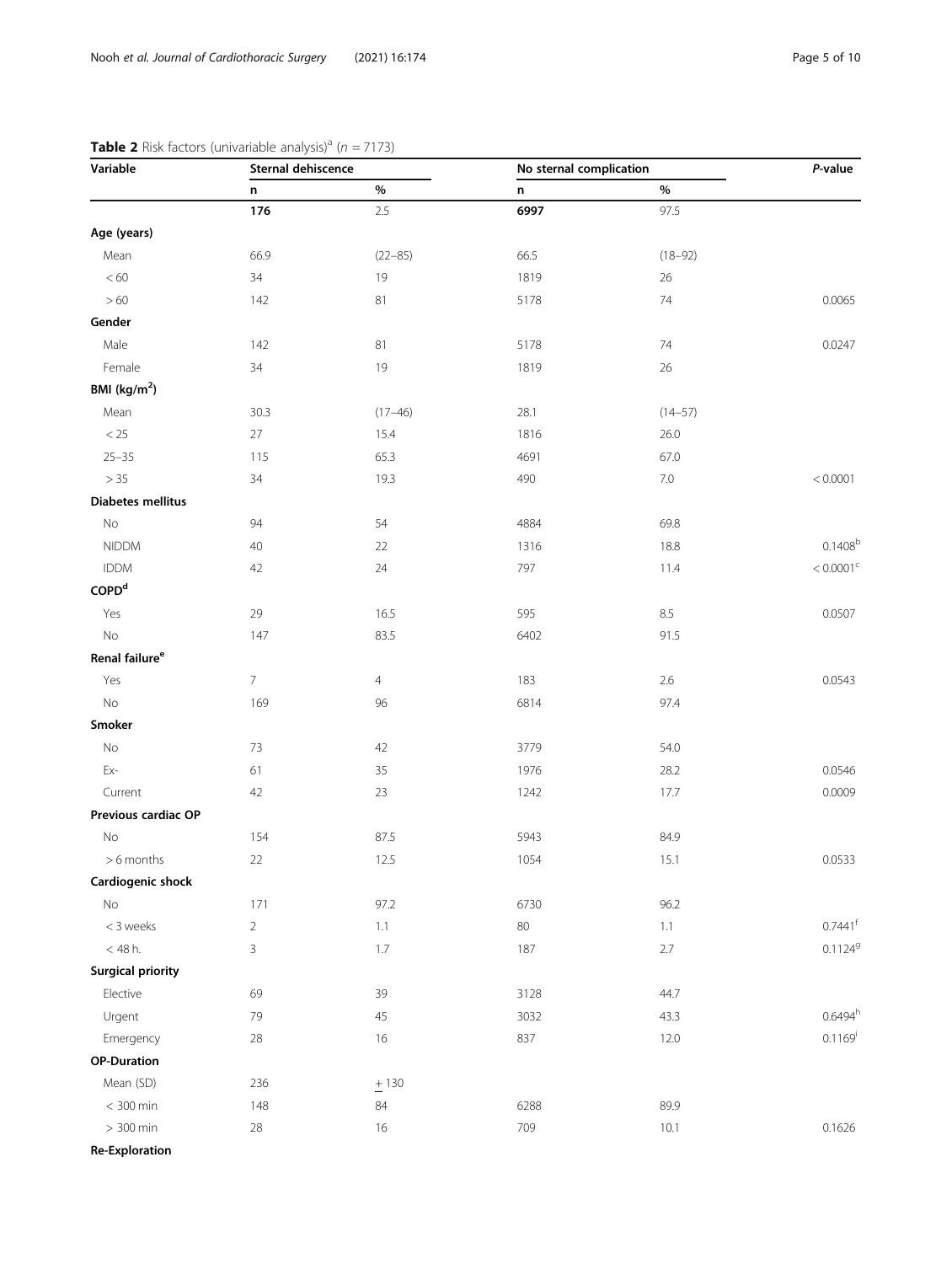| Variable | Sternal dehiscence |      | No sternal complication |      | P-value |
|----------|--------------------|------|-------------------------|------|---------|
|          |                    | $\%$ |                         | %    |         |
| Yes      |                    |      |                         |      | 0.0001  |
| No       | 129                |      | 6624                    | 94.7 |         |

<span id="page-5-0"></span>**Table 2** Risk factors (univariable analysis)<sup>a</sup> ( $n = 7173$ ) (Continued)

Legend: The incidence of each variable is shown in the group with sternal dehiscence and with no sternal complication. Univariable analysis was performed and P-value was calculated

<sup>a</sup>Values are no. of patients or mean + SD with interquartile range in brackets; BMI Body Mass Index, NIDDM Non Insulin Dependent Diabetes mellitus, IDDM Insulin dependent Diabetes mellitus; <sup>b</sup>NIDDM vs. no DM; <sup>c</sup>IDDM vs. no DM; COPD: Chronic obstructive pulmonary disease; <sup>d,e</sup>all stages, as defined by EuroScore II;<br><sup>f</sup>Cardiogenic shock within 3 weeks vs. no: <sup>9</sup>Cardiogenic shock Cardiogenic shock within 3 weeks vs. no; <sup>g</sup>Cardiogenic shock > 48 h vs. no; <sup>h</sup>elective vs. urgent; <sup>l</sup>elective vs. emergency

hospital setting over a 10-years period from 2008 to 2017 mal-union of the sternum (MUST) occurred in 2.5% of the patients  $(n = 176)$ .

Other authors reported a higher sternal complication rate for wire cerclage usage compared to rigid plate fixation of the sternum (5% vs. 0% after 6 months) [[4\]](#page-9-0). Although rigid plate fixation was associated with a trend toward greater index hospitalization costs, 6-month follow-up costs tended to be lower. As a result, total costs were similar between groups.

Ramann et al. [\[13](#page-9-0)] investigated the sternal bone healing in a multicentre RCT and compared pain scores and narcotic usage in patients who received rigid plate fixation versus conventional wire cerclage. He could find a sternal union rate of 70% at 6 months in patients with rigid plate fixation compared to 24% in patients with

|              |  |  |  | <b>Table 3</b> Risk factors for sternal instability (multivariate analysis) |  |
|--------------|--|--|--|-----------------------------------------------------------------------------|--|
| $(n = 7173)$ |  |  |  |                                                                             |  |

| <b>Factor</b>                        | Preoperative evaluation |                 |         |
|--------------------------------------|-------------------------|-----------------|---------|
|                                      | ΟR                      | (95% CI)        | P-value |
| Re-exploration                       | 6.61                    | $(4.51 - 9.54)$ | < 0.001 |
| BMI $\geq$ 35 kg/m <sup>2</sup>      | 4.23                    | $(2.46 - 7.34)$ | < 0.001 |
| <b>IDDM</b>                          | 2.24                    | $(1.50 - 3.29)$ | 0.010   |
| Smoker (within 2 months preop.)      | 2.03                    | $(1.32 - 3.08)$ | 0.001   |
| Age $> 60$ y                         | 1.77                    | $(1.19 - 2.72)$ | 0.007   |
| BMI ≥25–35 kg/m <sup>2</sup>         | 1.66                    | $(1.09 - 2.62)$ | 0.022   |
| Male gender                          | 1.56                    | $(1.00 - 2.37)$ | 0.030   |
| Previous cardiac OP                  | 0.60                    | $(0.36 - 0.95)$ | 0.037   |
| Smoker (former)                      | 1.44                    | $(1.44 - 2.08)$ | 0.051   |
| COPD                                 | 1.53                    | $(0.97 - 2.33)$ | 0.059   |
| Cardiogenic shock (< 48 h preop.)    | 0.38                    | $(0.09 - 1.07)$ | 0.112   |
| Priority: emergency                  | 1.48                    | $(0.89 - 2.39)$ | 0.117   |
| <b>NIDDM</b>                         | 1.36                    | $(0.91 - 1.99)$ | 0.126   |
| OP Duration $> 5 h$                  | 1.38                    | $(0.86 - 2.15)$ | 0.163   |
| Renal impairment (all stages)        | 1.42                    | $(0.58 - 2.98)$ | 0.398   |
| Priority: urgent                     | 1.08                    | $(0.77 - 1.51)$ | 0.649   |
| Cardiogenic shock (< 3 weeks preop.) | 0.79                    | $(0.13 - 2.63)$ | 0.740   |

OR Odds ratio, CI Confidence intervall, BMI Body mass index, IDDM Insulindependent diabetes mellitus, COPED Chronic obstructive pulmonary disease, NIDDM Non-insulin-dependent diabetes mellitus

sternal wiring. Pain scores and narcotic usages were significantly lower in the plate fixation group.

# Predictive scoring systems or computed scales for the occurrence of surgical complications

Those predictive scales are instruments to optimize patients' outcome. Patients at a high risk for a complicated course may need more attention than patients at standard risk.

In 1992, O'Connor et al. [\[7](#page-9-0)] developed a multivariate clinical prediction rule using logistic regression analysis, a statistical method that allows the calculation of the conditional probability of death (in-hospital mortality associated with CABG surgery). The area under the ROC curve obtained from the training set of data was 0.74 (perfect, 1.0). The prediction rule performed well when used on a test set of data (area, 0.76). The correlation between observed and expected numbers of death was 0.99.

# Prediction of major infections after cardiac surgery

Other studies focused on major all- site infections after cardiac surgery. As published in 2005, Fowler et al. [\[3](#page-9-0)] analysed 331.429 patients (operated 2002–2003 for

Table 4 The scoring of the risk factors for MUST

| <b>Risk factor</b>               | <b>Points</b>  |
|----------------------------------|----------------|
| Re-exploration                   | 5              |
| $BMI > 35$ kg/m <sup>2</sup>     | $\overline{4}$ |
| Age > 60 years                   | 2              |
| <b>IDDM</b>                      | 2              |
| Smoker: current                  | 2              |
| Male gender                      | 1              |
| <b>COPD</b>                      | 1              |
| OP Duration $> 300$ min          | 1              |
| BMI 25-35 kg/m <sup>2</sup>      | 1              |
| <b>NIDDM</b>                     | 1              |
| Smoker: former                   | 1              |
| Previous cardiac $OP > 6$ months | $-1$           |

MUST Mal-Union of the Sternum, BMI Body Mass Index, IDDM Insulin dependent diabetes mellitus, COPD Chronic obstructive, Pulmonary disease, NIDDM Non-insulin dependent diabetes mellitus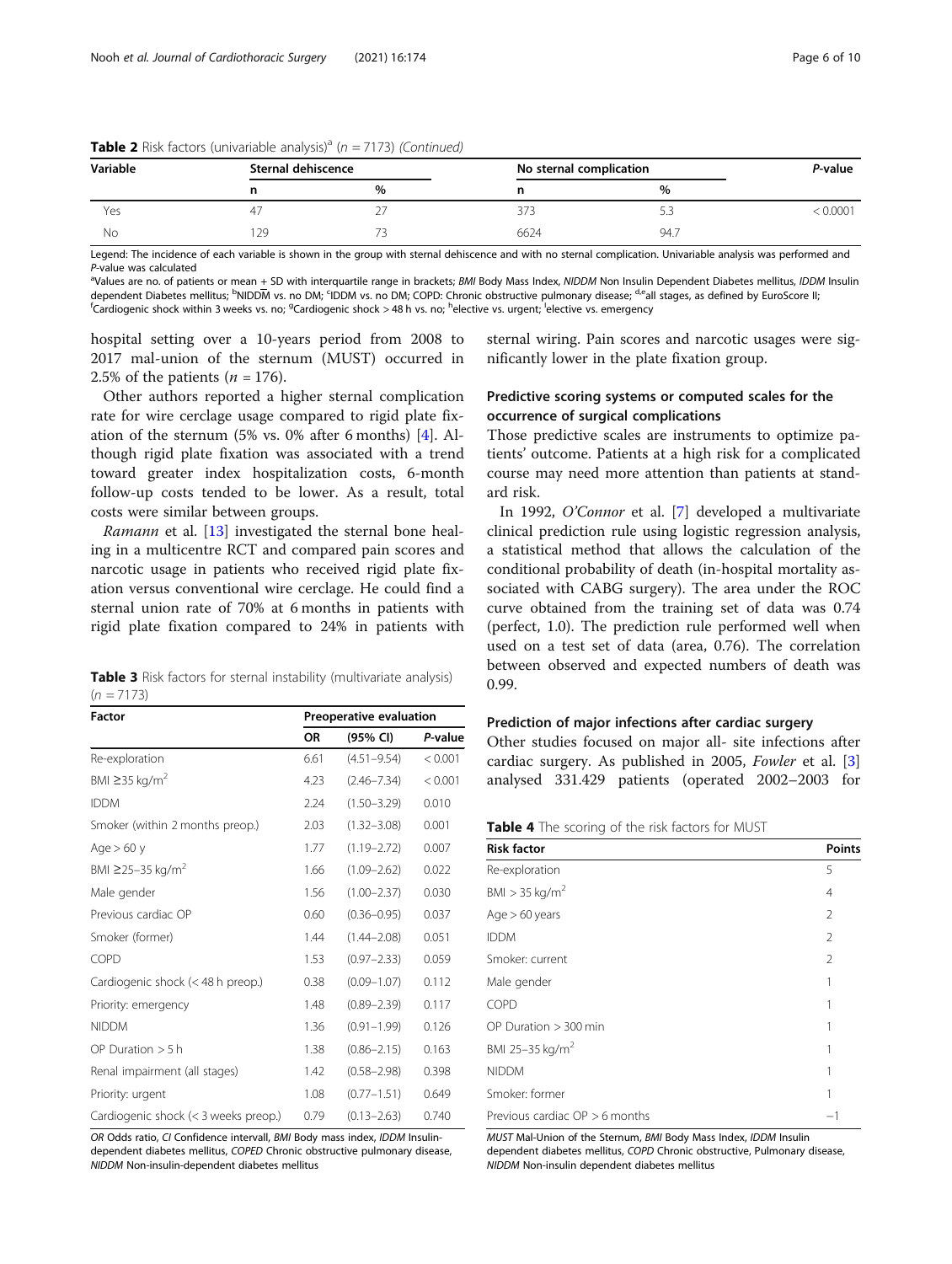<span id="page-6-0"></span>Table 5 The total score and expected risk of MUST

| <b>Total score</b>                      | Expected risk of MUST (%) |
|-----------------------------------------|---------------------------|
| $\mathbin{\mathop{\text{--}}\nolimits}$ | 0.2                       |
| $\boldsymbol{0}$                        | 0.3                       |
| $\mathbf{1}$                            | 0.5                       |
| $\sqrt{2}$                              | 0.7                       |
| 3                                       | 1.0                       |
| $\overline{4}$                          | 1.4                       |
| 5                                       | 2.1                       |
| 6                                       | $3.0\,$                   |
| $\overline{7}$                          | 4.3                       |
| 8                                       | 6.1                       |
| 9                                       | 8.7                       |
| $10$                                    | 12.2                      |
| 11                                      | 16.8                      |
| 12                                      | 22.7                      |
| 13                                      | 29.9                      |
| 14                                      | 38.3                      |
| 15                                      | 47.5                      |
| 16                                      | 56.9                      |
| $17\,$                                  | 65.8                      |
| $18\,$                                  | 73.7                      |

MUST Mal-Union of the STernum

CABG) from the STS National Cardiac Database to identify risk factors for major infection. A simplified risk scoring system of twelve variables accurately predicted risk for major infection (overall, 3.5%; of them, 25% mediastinitis, 33% saphenous harvest site infection, 35% septicaemia, 7% multiple sites). Patients with a major infection had a significantly higher mortality than patients without an infection (17.3% versus 3.0%).

Hussey et al. [\[5](#page-9-0)] performed a more specific analysis of sternal wound infections after cardiac surgery in 1998. In this study, a sternal wound infection prediction scale (SWIPS) was developed and further revised (SWIPS-R). A multivariate logistic regression with 12 risk factors provided up to 76% correct predictions.

The scoring systems were mainly considered for sternal wound infections generally after any cardiac operation  $\begin{bmatrix} 3, 5 \end{bmatrix}$  $\begin{bmatrix} 3, 5 \end{bmatrix}$  $\begin{bmatrix} 3, 5 \end{bmatrix}$  $\begin{bmatrix} 3, 5 \end{bmatrix}$  $\begin{bmatrix} 3, 5 \end{bmatrix}$  or more specially like CABG surgery with one or bilateral use of the BITA, analysed by Gatti et al. [[10\]](#page-9-0). With this special scoring system inaugurated by Gatti, deep sternal wound infection (DSWI) after BITA grafting, can be predicted with a accuracy of 0.72 to 0.73 (AUC of the ROC-curve).

Until now, the most effective prevention methods including scoring systems have not been found. They remain objects of an ongoing discussion.



Fig. 1 The predictive scoring system for MUST after sternotomy for cardiac surgery. Legend: The accuracy of prediction of the model was assessed with the receiver-operating characteristic curve (ROC) and the calculation of the area under the receiver-operating characteristic curve (AUC). The AUC was calculated 0.76 [95% CI: 0.72; 0.80]. AUC: Area under the curve. ROC Curve: Receiver Operating Characteristic curve. MUST: Mal-Union of the Sternum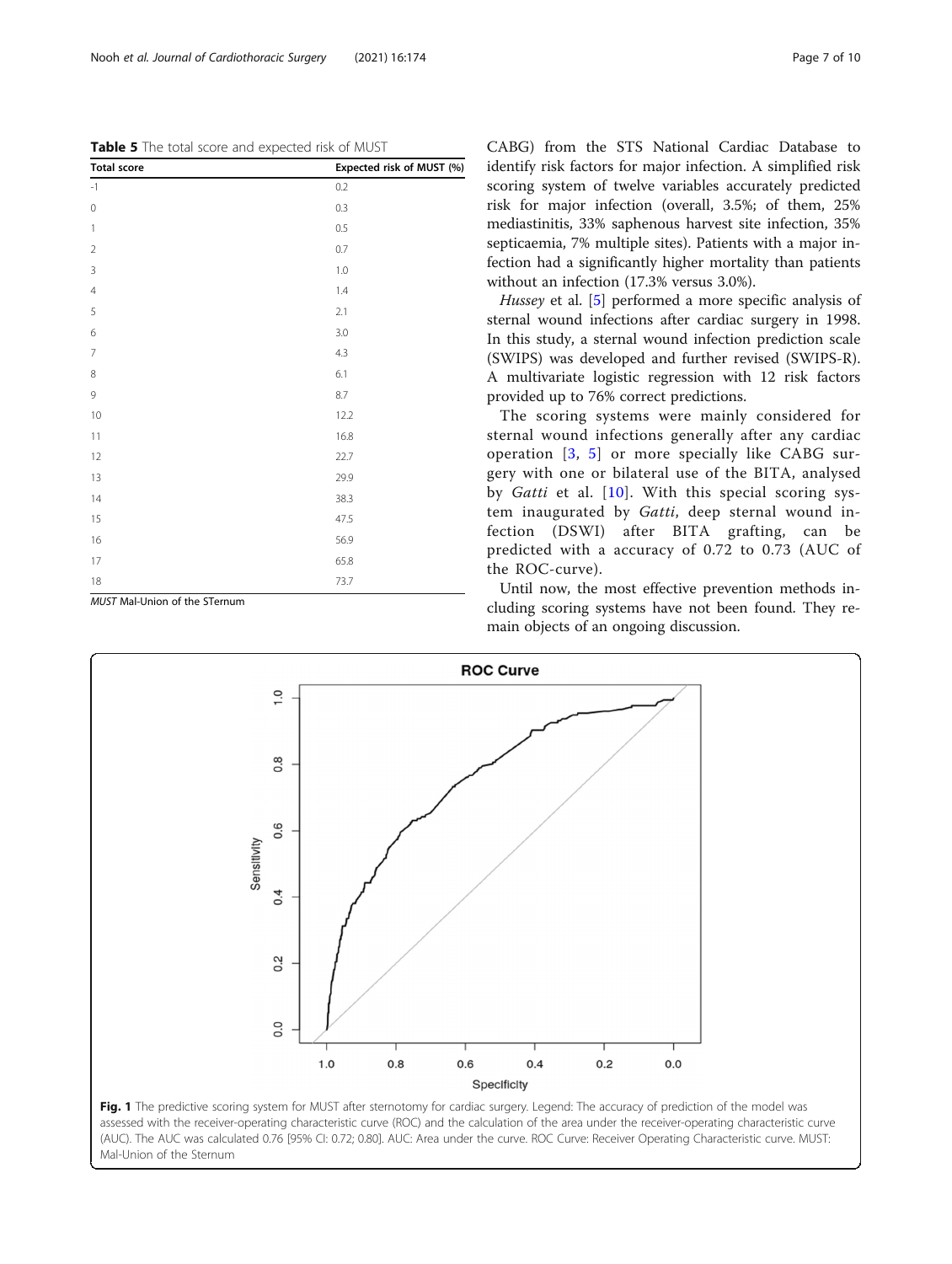In a review of 2002, Losanoff, Richmann and Jones [[17\]](#page-9-0), described not only preoperatively known risk factors, such as insulin-dependent diabetes mellitus, chronic obstructive pulmonary disease, body- massindex above  $35 \text{ kg/m}^2$  (BMI >  $35 \text{ kg/m}^2$ ), obesity in diabetic women. He also described intraoperative factors like prolonged bypass time, sternal devascularisation (by internal thoracic artery use) and harvesting technique (whether skeletonized or pedicled technique). Additionally, the authors pointed out that suboptimal primary sternal closure should be considered a significant intraoperative risk factor. This explains the necessity of a predictive scoring system that may help the surgeon in decision –making concerning the most appropriate sternal closure technique. This is called 'a tailored approach' in a publication of Nenna et al. [[12\]](#page-9-0). They proposed a decisional algorithm based on clinical experience. The definition of high-risk patients comprises COPD, obesity, BITA use, diabetes, off-midline sternotomy. An algorithm for tailored sternal closure techniques is based on patients' risk factors and the surgeons' experience. The authors of this review are aware of the absence of consensus in the literature and the severe lack of RCT regarding the optimal sternal closure method.

Our scoring model is based on a multivariable logistic regression model, it predicts a sternal dehiscence more precisely than other scoring systems (AUC: 0.76). The risk factors are individually weighted and therefore, a more specific surgical technique can rationally be chosen and eventually higher costs are well justified.

# How to interpret the predictive scoring system (MUSTscore)

In the first step, the patients diagnoses are weighted with points in a scale from − 1 to 5 (Table [4\)](#page-5-0). Secondly, the total score represents the expected risk of sternal dehiscence within a range from 0.2 to 73.7% (Table [5\)](#page-6-0).

The scaling is arbitrarily divided into a coloured traffic light scheme starting from

- green (score up to 4 points, representing an expected low risk of MUST below 1%), to
- yellow (score up to 8 points, intermediate risk of MUST below 5%), to
- red (score up to 11 points, high risk of MUST above 15%) (Table 6).

The expected risk of malunion increases with the total score. As shown in Fig. [2](#page-8-0), the graph follows an exponential curve with an increase behind a score of 10. We consider the risk as high and recommend specially reinforced techniques for the sternal closure as described in Table 6.

The surgeon may preoperatively calculate the patients risk group and plan the modification of the sternal closure technique. We consider this a well-

Table 6 Classification of risk groups and surgical technique modification

 $0.3\%$   $0.3\%$  low  $0.3\%$ 1 1 0.5% Single wires and the U.S. Single wires and the U.S. Single wires are the U.S. Single wires 2 0.7%  $3 \times 1.0\%$   $< 1.0\%$ 4 1.4% 1.4% Intermediate Standard plus: 5 2.1% Special wiring techniques, 6 3.0% e.g. figure of eight, 7 4.3% < 5% intercostal, double wires 8 6.1% high Re**inforced:** 6.1% high Reinforced: Reinforced: Reinforced: Reinforced: Reinforced: Reinforced: Reinforced: Reinforced: Reinforced: Reinforced: Reinforced: Reinforced: Reinforced: Reinforced: Reinforced: Reinfo 9 8.7% Wires plus bands or 10 12.2% and the contract of the contract of the contract of the contract of the contract of the contract of the contract of the contract of the contract of the contract of the contract of the contract of the contract of t 11 16.8% 16.8% Very high Specially reinforced: 13 29.9% < 30% (minimum 3 plates, 5 bridges) 15 47.5% < 50% other techniques: 16 56.9% > 50% Additional to Plates 17 65.8% **65.8% Retention sutures** > 18 73.7% Vacuum-assisted wound closure

ªSternaLock™ Blue, <sup>b</sup>SternaLock™ 360

| Score        | Risk  |                | Surgical technique                         |
|--------------|-------|----------------|--------------------------------------------|
| $\mathbf{0}$ | 0.3%  | low            | Standard:                                  |
|              | 0.5%  |                | Single wires                               |
| 2            | 0.7%  |                |                                            |
| 3            | 1.0%  | $\leq 1.0\%$   |                                            |
| 4            | 1.4%  | Intermediate   | Standard plus:                             |
| 5            | 2.1%  |                | Special wiring techniques,                 |
| 6            | 3.0%  |                | e.g. figure of eight,                      |
| 7            | 4.3%  | $< 5\%$        | intercostal, double wires                  |
| 8            | 6.1%  | high           | Reinforced:                                |
| 9            | 8.7%  |                | Wires plus bands or                        |
| 10           | 12.2% | < 15%          | rigid plates fixation <sup>a</sup>         |
| 11           | 16.8% | Very high      | Specially reinforced:                      |
| 12           | 22.7% |                | Rigid plates fixation (360-plates +bandsb) |
| 13           | 29.9% | < 30%          | (minimum 3 plates, 5 bridges)              |
| 14           | 38.3% | Extremely high | Combination of plates and bands (360°)     |
| 15           | 47.5% | < 50%          | other techniques:                          |
| 16           | 56.9% | > 50%          | Additional to Plates                       |
| 17           | 65.8% |                | Retention sutures                          |
|              |       |                |                                            |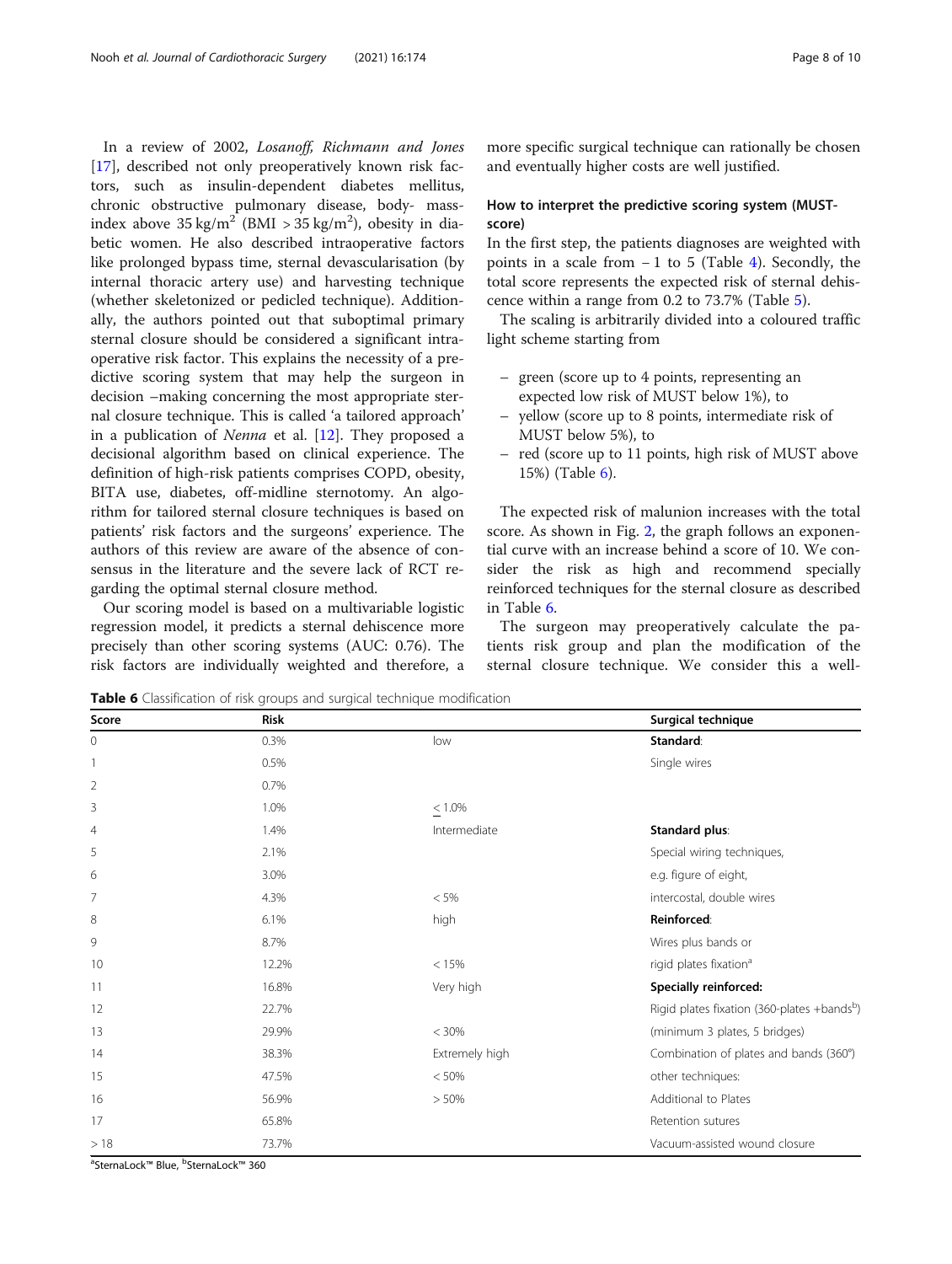<span id="page-8-0"></span>

tailored approach with an underlying rational score that fits the patients' needs as well as economical requirements.

### Study limitations

Even the best scoring system does not relieve the surgeon from correct judgement and proper technical quality of the employed technique. Several clinical circumstances may limit the guidance of scores and the usage of extended techniques, e.g. diffuse bleeding with a certain probability of postoperative reexploration and hemodynamic instability.

From the statistician's point of view, the probabilities have to be interpreted with caution. The analysed complication (sternal dehiscence) is a rare event (2.5%), thus the logistic regression model is lacking of some accuracy in the marginal zones (nearby 0 and 100%). Exclusion criterion was the primary use of any other complex techniques for sternal osteosynthesis, so that some of the so-called high-risk patients potentially did not contribute to the complication group. As well as data of juvenile patients below an age of 18 years were not enrolled.

Experience and availability of special techniques cannot be taken for granted in each centre.

Further studies will have to validate the precision of the performance of this scoring system. In this future validation study, all data would be analysed that have been entered in the database after inauguration of the MUST-score in this department.

### Conclusion

A weighted scoring system based on individual risk factors was specifically created to predict sternal dehiscence. This risk score accurately identifies high-risk patients who may benefit form tailored interventions aimed at the reduction of this severe complication of cardiac surgery.

High-scoring patients should receive more than standard closure techniques. Rigid plates fixation techniques even in combination with bands and external supportive techniques like retention sutures, support vests or vacuum-assisted wound closure may complete the surgeon's technical armament.

#### Abbreviations

AUC: Area under the curve; ROC Curve: Receiver Operating Characteristic curve; BITA: Bilateral internal thoracic arteries; CABG: Coronary artery bypass grafting; AIC: Akaike Information Criterion; MUST: Malunion of the sternum; BMI: Body Mass Index; NIDDM: Non- Insulin Dependent Diabetes mellitus; IDDM: Insulin dependent Diabetes mellitus; COPD: Chronic obstructive pulmonary disease

#### Acknowledgements

We thank Elisabeth Waldmann, PhD, (Institute of Medical Informatics, Biometry and Epidemiology, IMBE) for statistical advice.

#### Authors' contributions

EN: Investigation; Data collection; Writing- original draft. CG: Formal analysis; Data curation. JR: Data curation. MW: Conceptualization; Supervision; Writingreview. FH: Conceptualization; Project administration; Writing – review. All authors reviewed the manuscript. The author(s) read and approved the final manuscript

#### Funding

Open Access funding enabled and organized by Projekt DEAL.